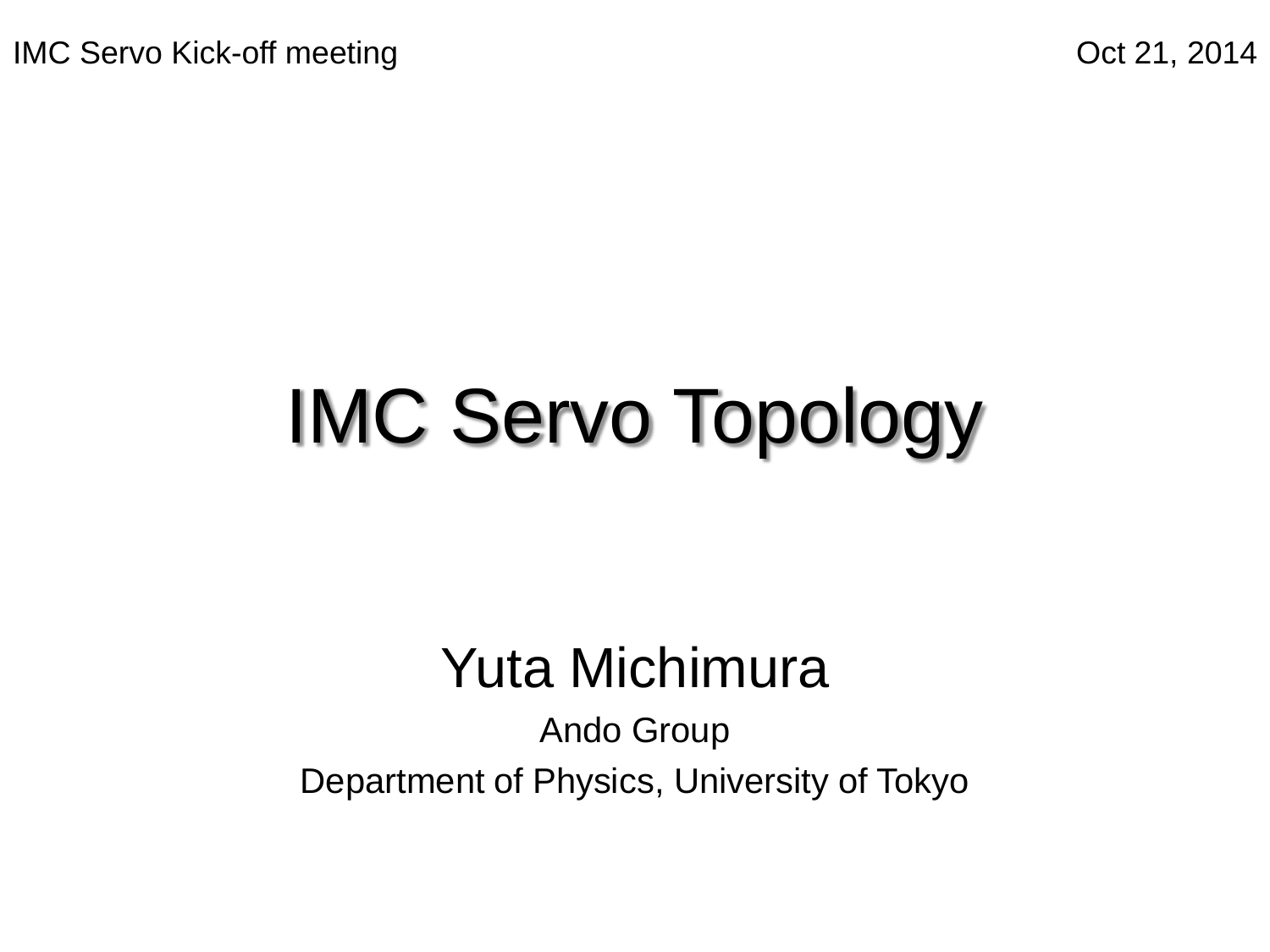# Scope

- Make consensus on IMC servo topology - frequency stabilization servo (FSS) IMC, FRC, wideband EOM, laser PZT (forget about about CARM and green for now) - angular control of IMC mirrors (DC/RF WFS)
- List up what do we have now and what we don't
- References:
	- [JGW-G1402519](http://gwdoc.icrr.u-tokyo.ac.jp/cgi-bin/DocDB/ShowDocument?docid=2519) (grasp of current situation by Michimura)
	- [JGW-G1402302](http://gwdoc.icrr.u-tokyo.ac.jp/cgi-bin/DocDB/ShowDocument?docid=2302) (FSS modeling by Aso)
	- [JGW-G1402520](http://gwdoc.icrr.u-tokyo.ac.jp/cgi-bin/DocDB/ShowDocument?docid=2520) (GWADW2014 IOO poster by Nakano)
	- Ph. D. Thesis by Ohmae (Chapter 3)
	- [Ph. D. Thesis by Rana](https://gwic.ligo.org/thesisprize/2005/Adhikari_Thesis.pdf) (Chapter 5)
	- Emails from Ohmae
	- [LIGO-G1300126](https://dcc.ligo.org/LIGO-G1300126) (aLIGO IMC commissioning report) 2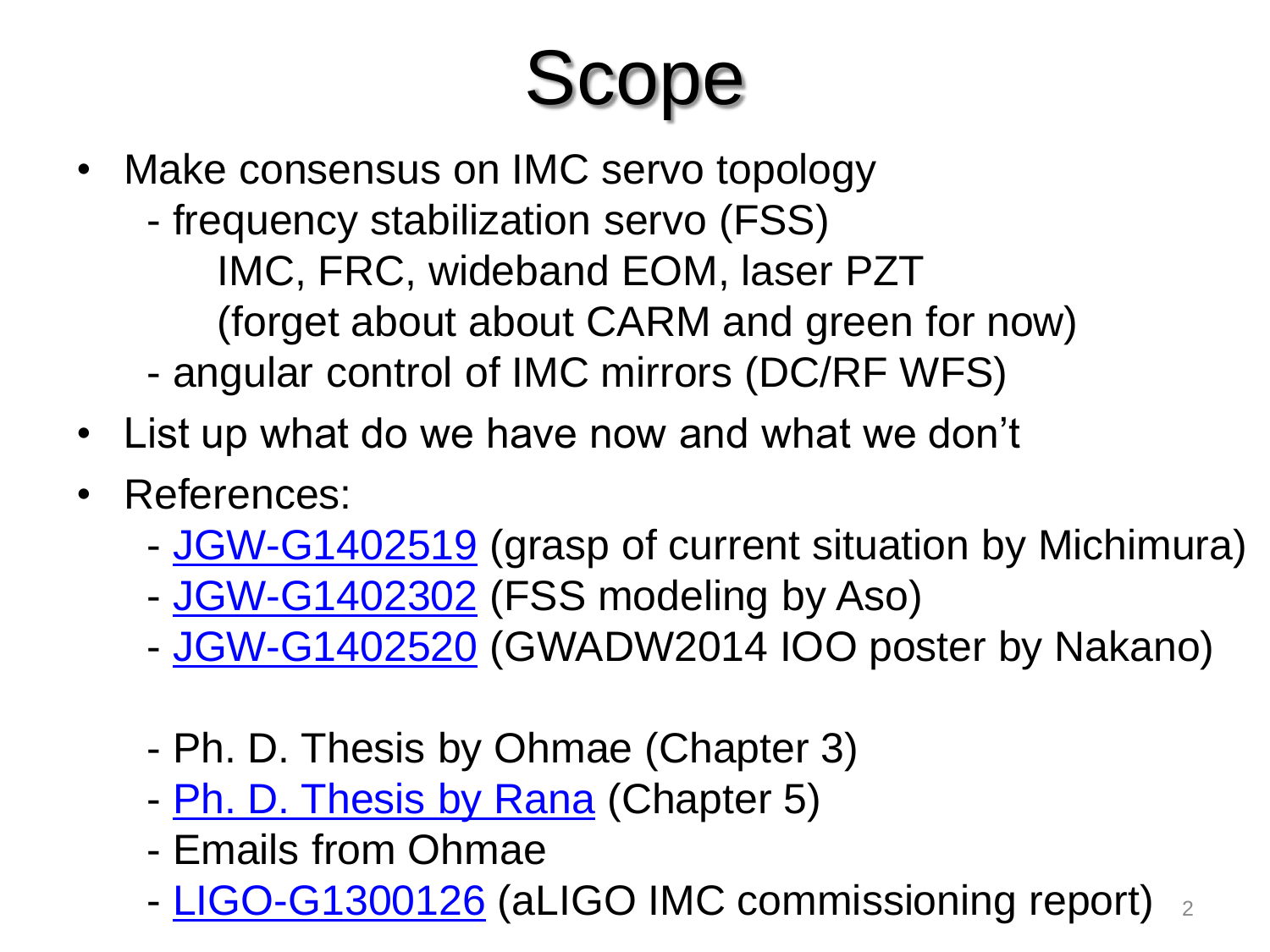# Frequency Stabilization Servo



Numbers to remember:

- Kamioka seismic noise 2e-7 m/rtHz @ 0.1 Hz, 1e-11 m/rtHz @ 10 Hz, 1e-13 m/rtHz @ 100 Hz
- IMC suspension vibration isolation ratio: 0 dB @ 0.1 Hz, -60 dB @ 10 Hz, -140 dB @ 100 Hz
- IMC round-trip length: 2\*26.65 m
- laser frequency: 2.8e14 Hz
- NPRO free-run frequency noise: 10 kHz/f Hz/rtHz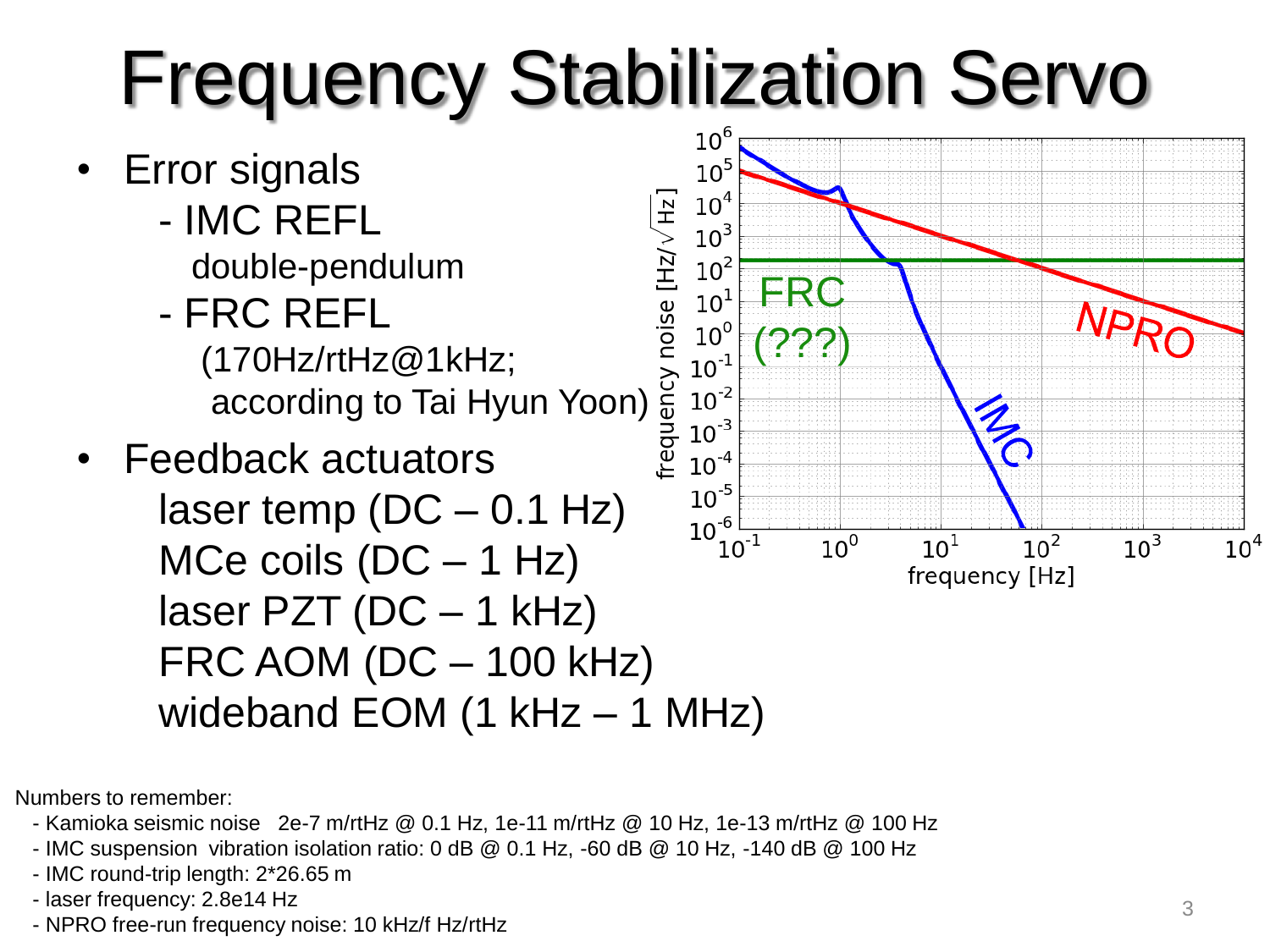#### Optical Configuration

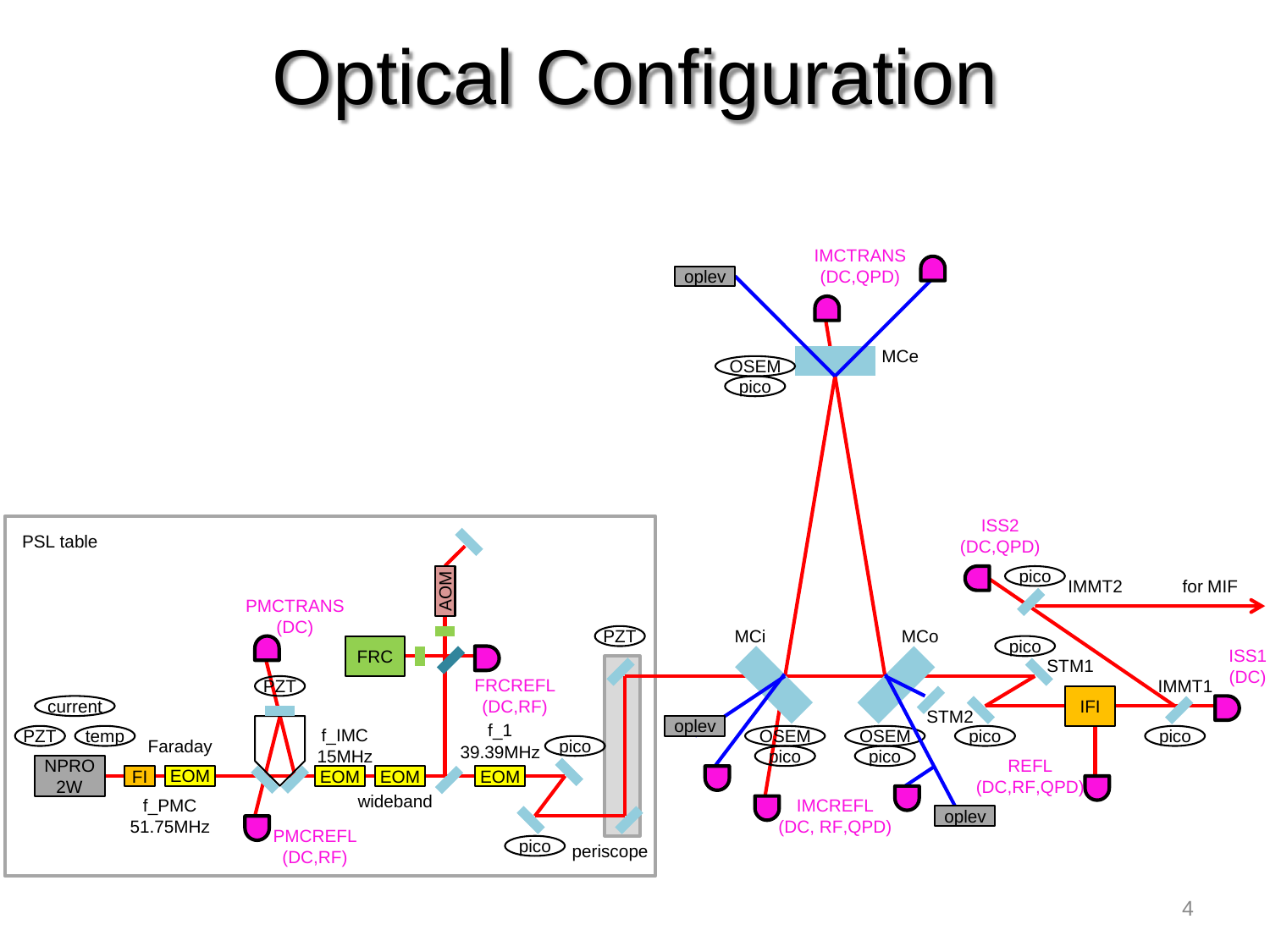## FRC REFL Loop

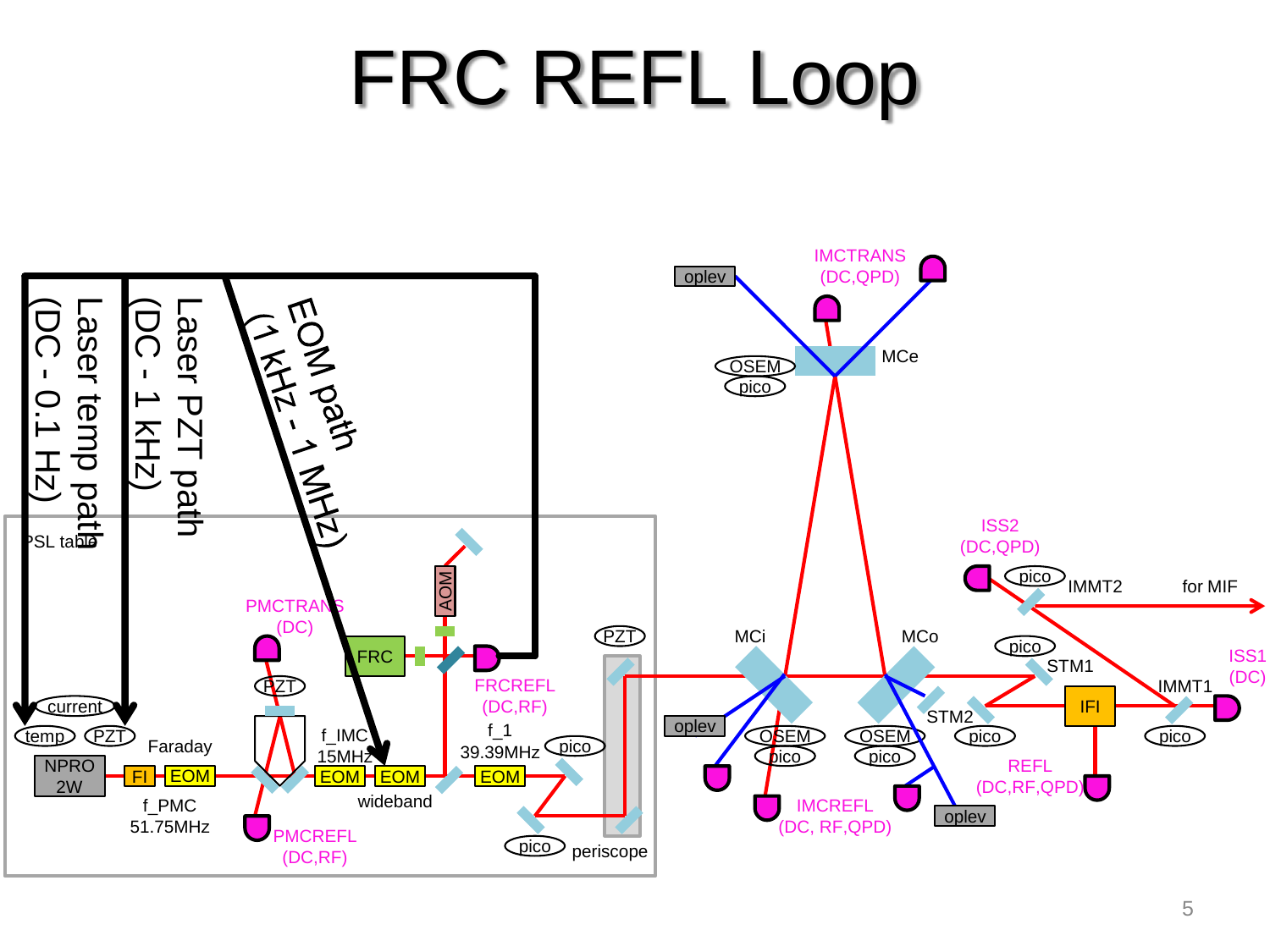## IMC REFL Loop

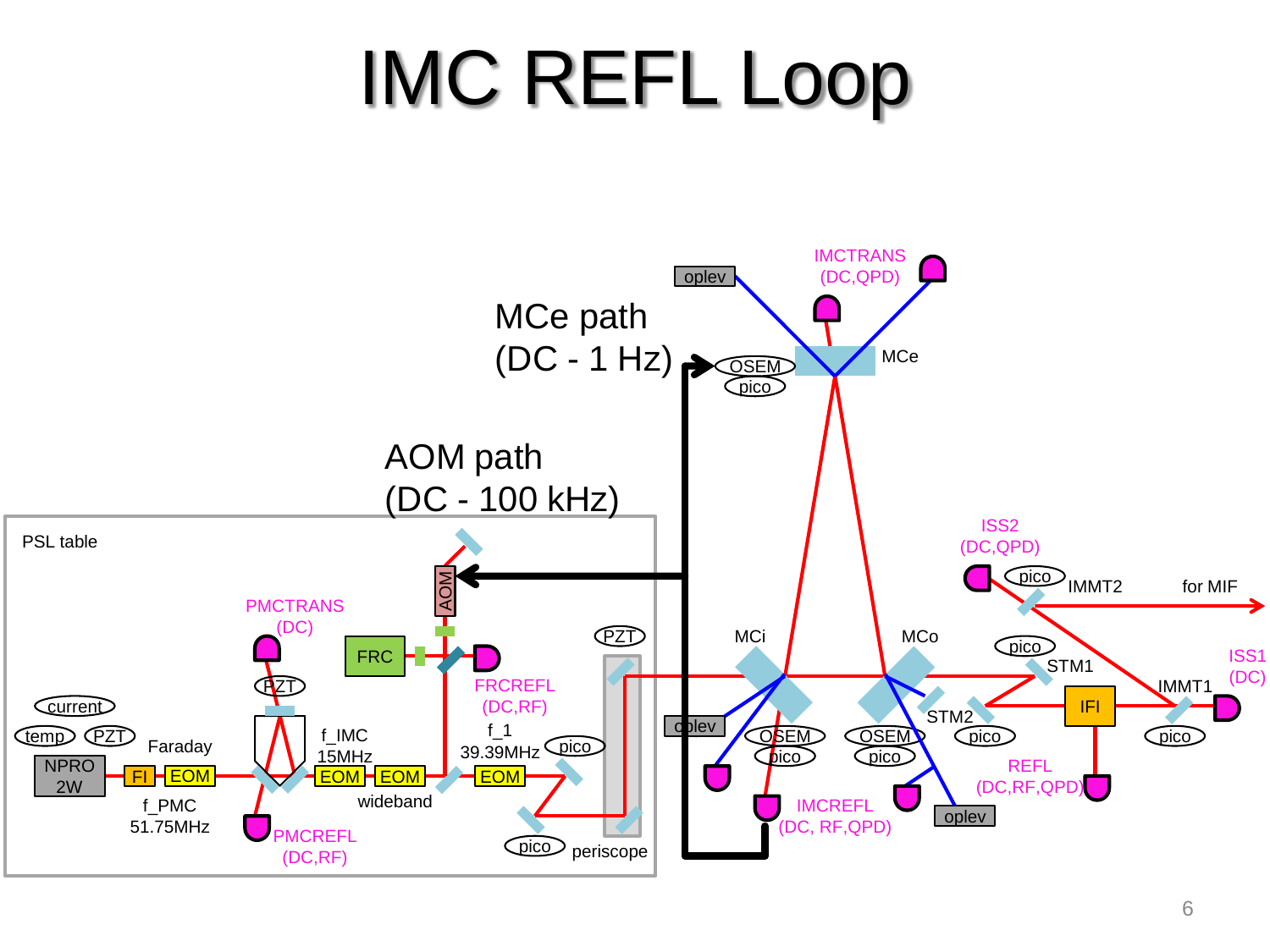### Frequency Stabilization

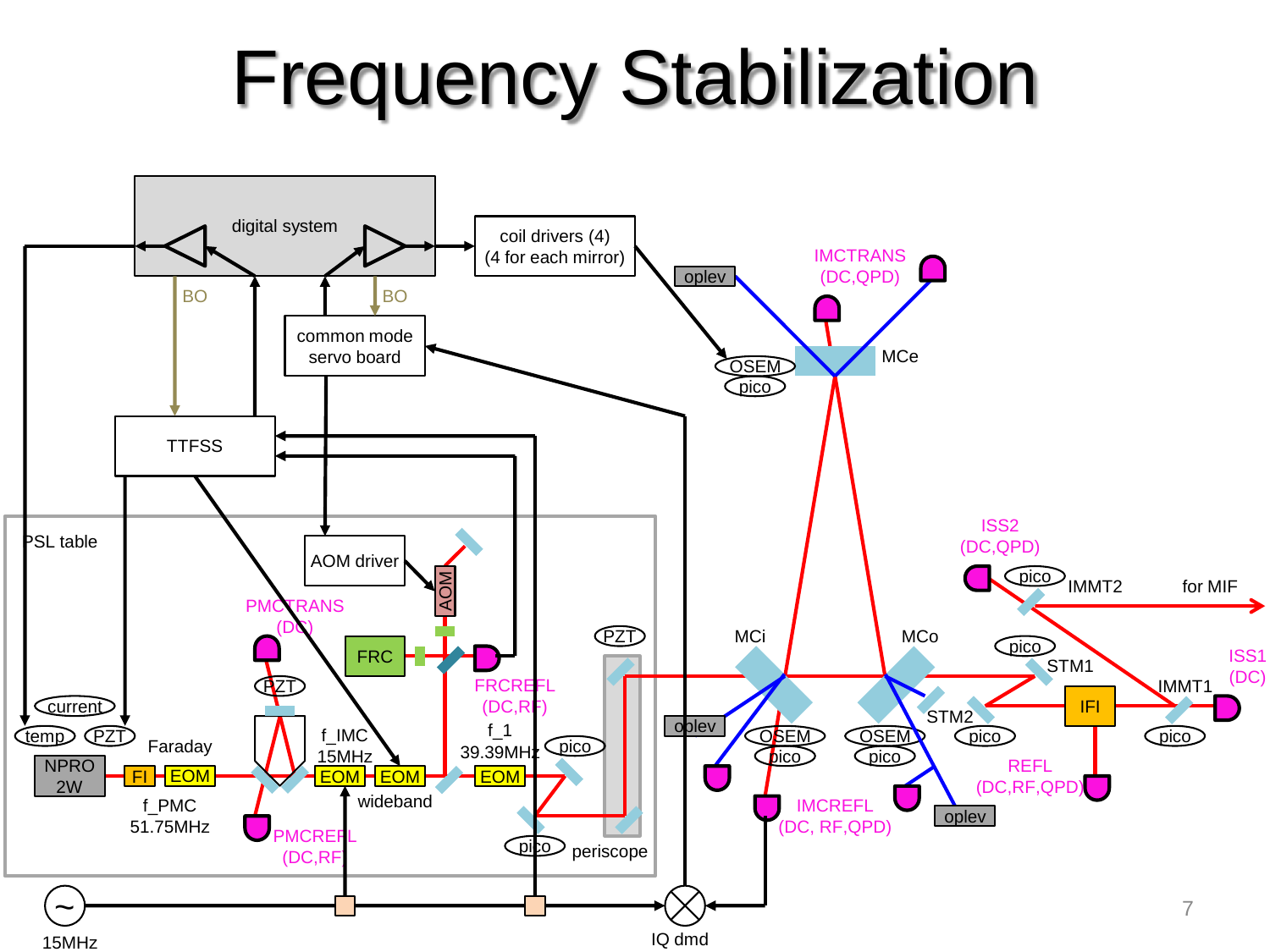### Actuation Efficiency/Range

- IMC servo
	- AOM (common mode board; DC 100 kHz) efficiency: 5.3 MHz/V, range: 90-130 MHz driver: 1110AF-AEFC AOM: 3110-197 driver: 1110AF-AEFO-1.5
		- MCe coils (digital system; DC 1 Hz) efficiency: 280 MHz/V (25 um/V) @ DC
- FRC servo
	- laser temp (digital system; DC 0.1 Hz) efficiency: 3 GHz/V, range: 30 GHz
	- laser PZT (FSS board; DC 1 kHz) efficiency: 1 MHz/V, range: 100 MHz
	- EOM (FSS board; 1 kHz 1 MHz) efficiency:  $0.01 * (f/1 Hz) Hz/V$ , range:  $0.6 MHz$

Numbers to remember:

- Kamioka seismic noise 2e-7 m/rtHz @ 0.1 Hz, 1e-11 m/rtHz @ 10 Hz, 1e-13 m/rtHz @ 100 Hz
- IMC suspension vibration isolation ratio: 0 dB @ 0.1 Hz, -60 dB @ 10 Hz, -140 dB @ 100 Hz
- IMC round-trip length: 2\*26.65 m
- laser frequency: 2.8e14 Hz
- NPRO free-run frequency noise: 10 kHz/f Hz/rtHz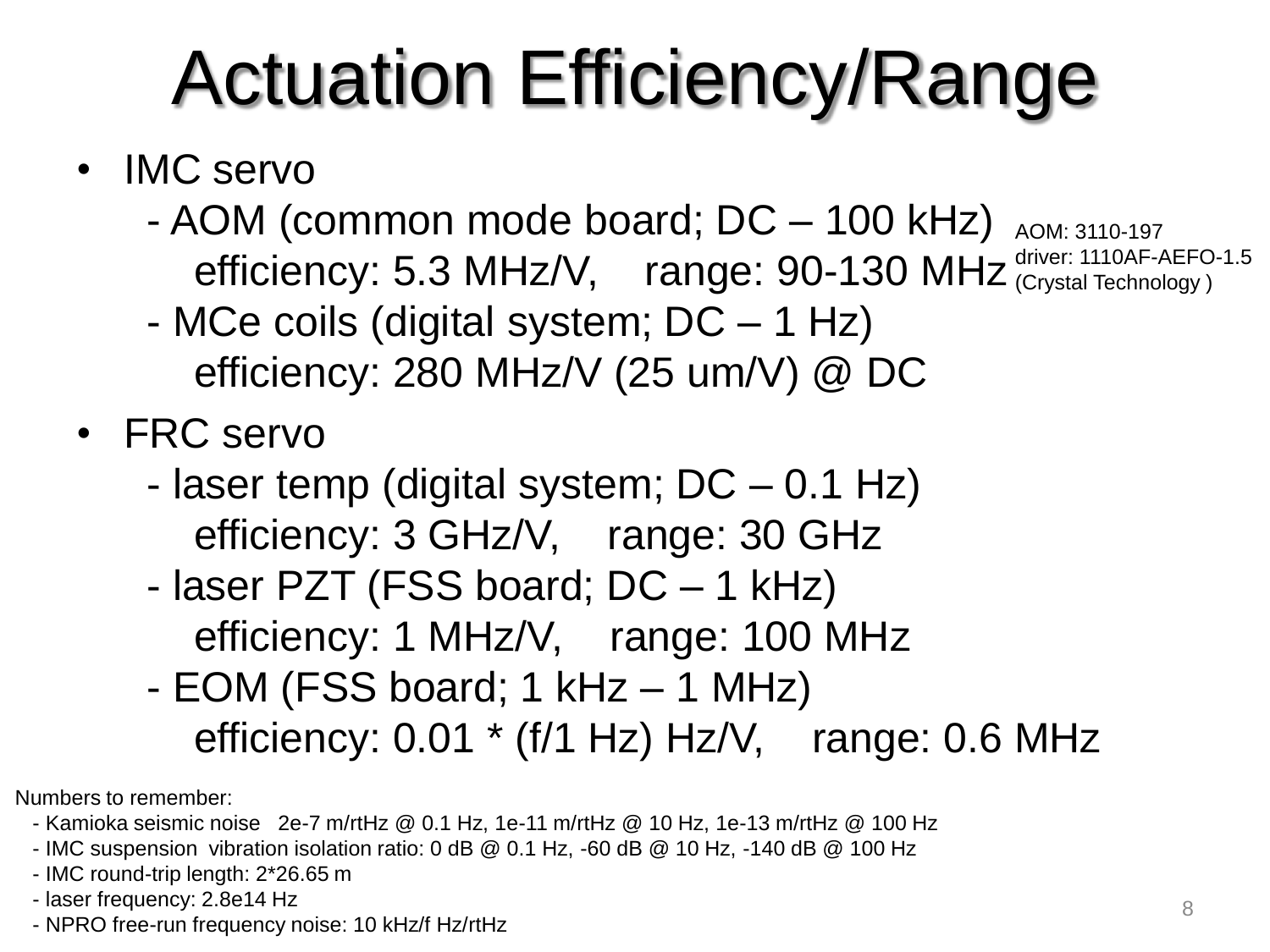# Alignment Control

- Error signals
	- IMC REFL (RF WFS)
	- IMC TRANS (DC WFS)
- Feedback actuators MCi/o/e coils (DC – 10 Hz) periscope PZTs (DC – 10 Hz)
- IMC ASC study
	- [JGW-T1402481](http://gwdoc.icrr.u-tokyo.ac.jp/cgi-bin/private/DocDB/ShowDocument?docid=2481) (calculation by T. Saito)
	- [LIGO-T1300074](https://dcc.ligo.org/LIGO-T1300074) (Finesse vs measurement)
	- [LIGO-G1301131](https://dcc.ligo.org/LIGO-G1301131) (DOF)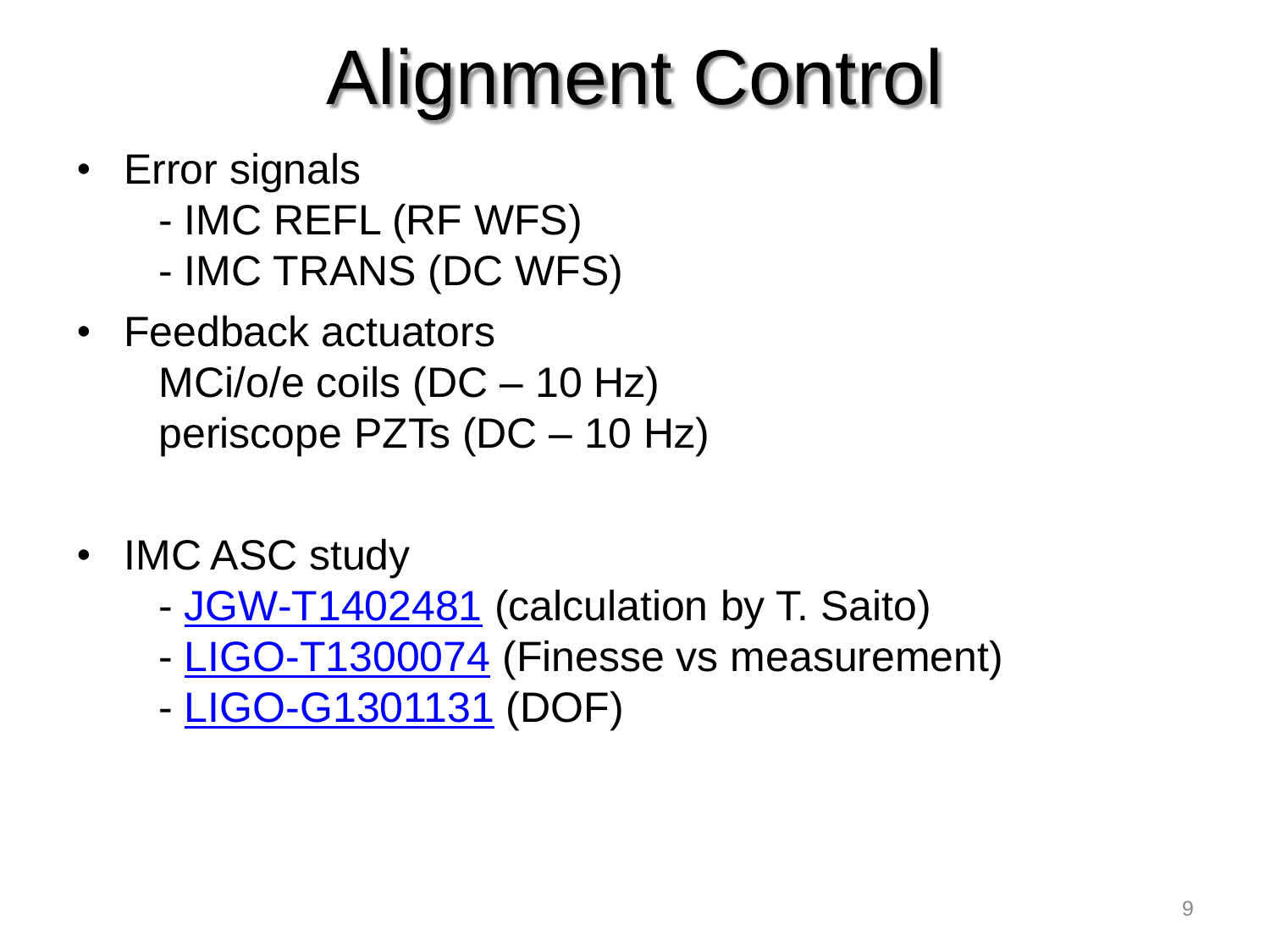## Alignment Sensing and Control

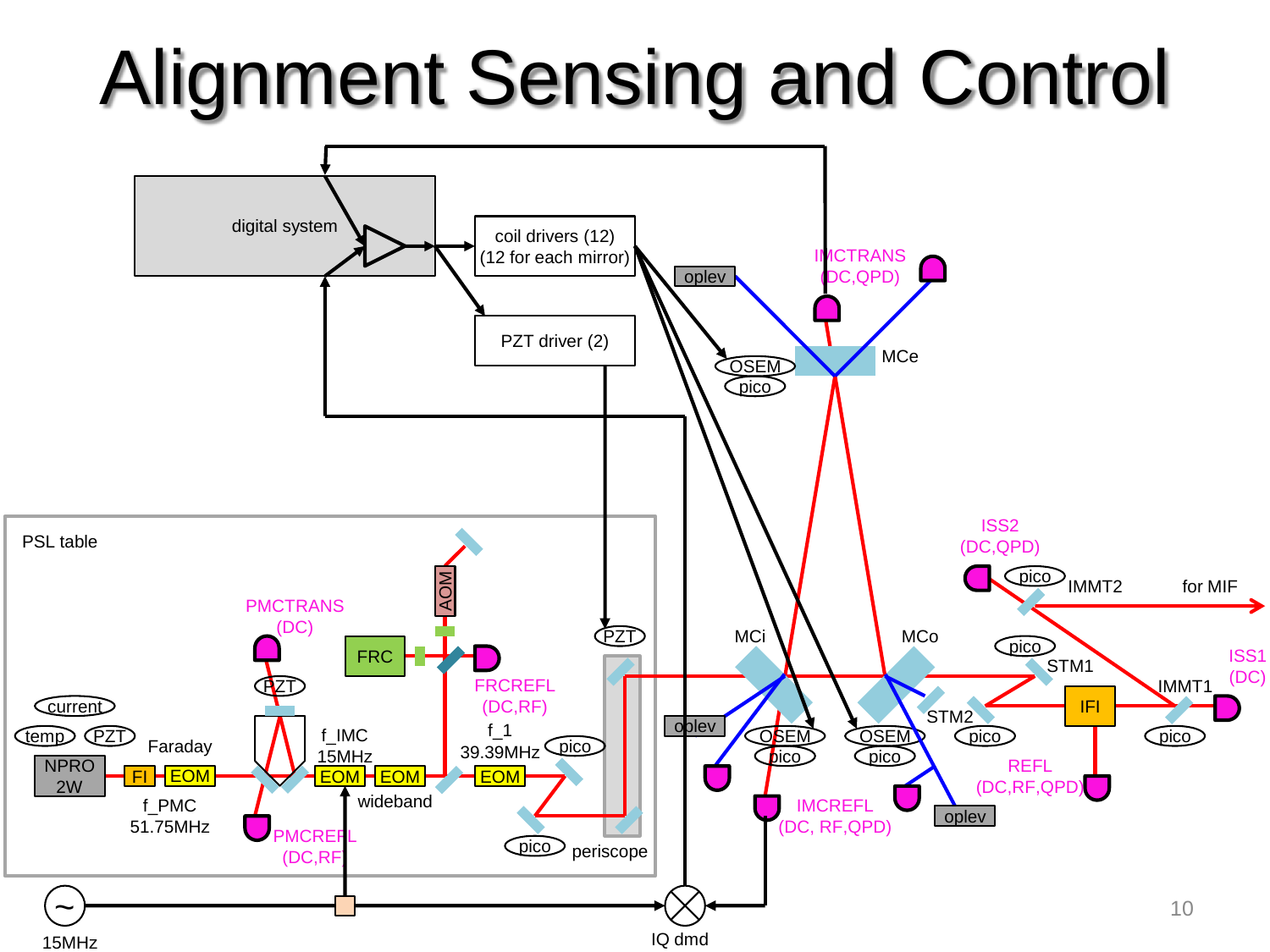copied from [JGW-G1402519](http://gwdoc.icrr.u-tokyo.ac.jp/cgi-bin/DocDB/ShowDocument?docid=2519)

### AEL Related



•  $PZT$  drivers(3ch) (1 for laser is included in TTFSS)

• coil drivers(12ch)

4 for each MC mirror

11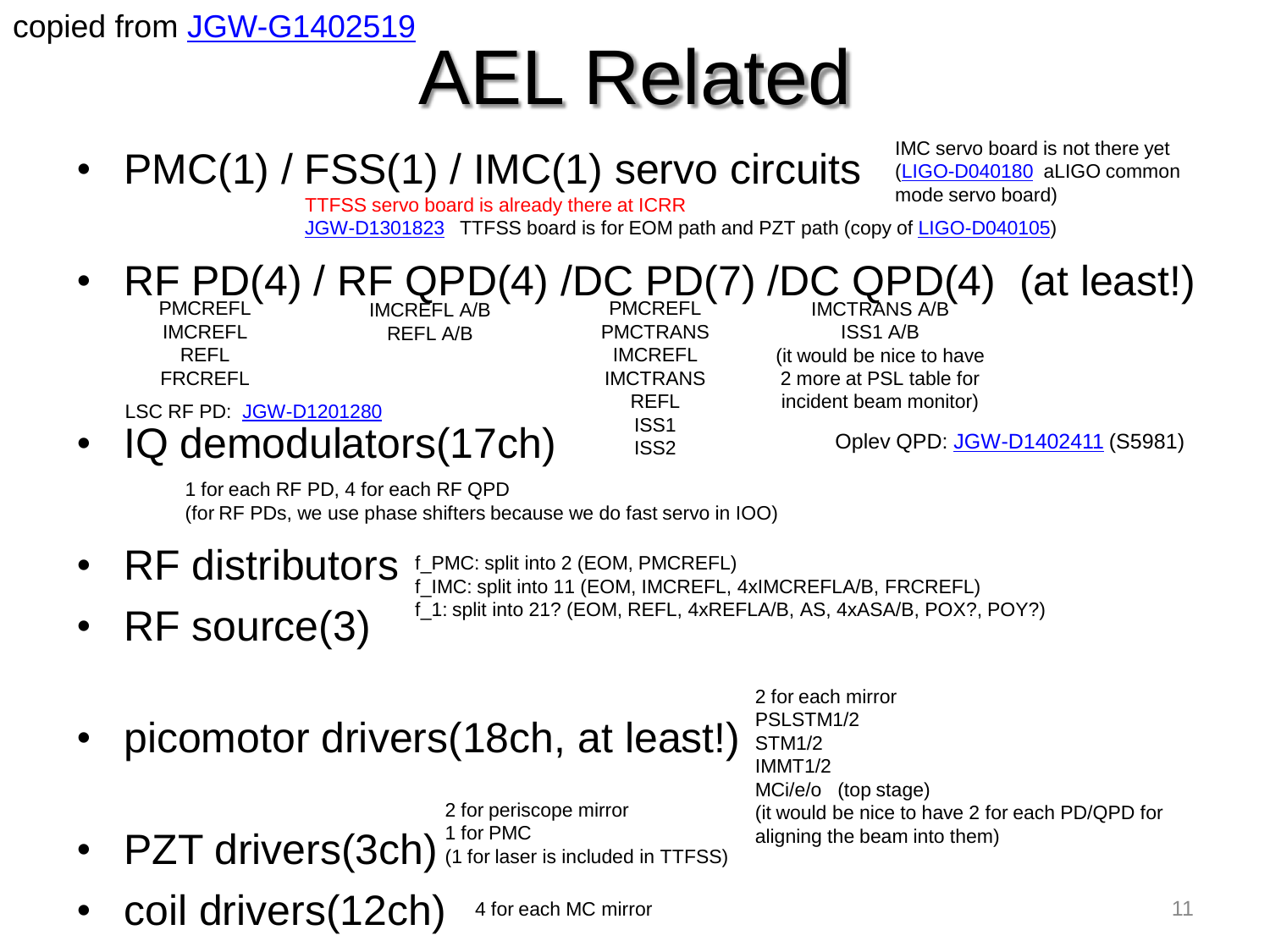### By Schedule

| <b>Month</b>             | <b>Tables / DGS</b>                                         | <b>PMC</b>                                                                                                                                                                          | <b>FRC</b>                                                                                                      | <b>IMC sus</b>                                 | <b>IMC</b>                                                                                                                                                               |
|--------------------------|-------------------------------------------------------------|-------------------------------------------------------------------------------------------------------------------------------------------------------------------------------------|-----------------------------------------------------------------------------------------------------------------|------------------------------------------------|--------------------------------------------------------------------------------------------------------------------------------------------------------------------------|
| 2014/10                  | <b>PSL</b> table                                            |                                                                                                                                                                                     |                                                                                                                 |                                                |                                                                                                                                                                          |
| 2014/11<br>(PMC/<br>FRC) | <b>IMC REFL</b><br>table(?)<br><b>IMC TRANS</b><br>table(?) | $DC$ PD $x$ 1<br>$RF$ PD $x$ 1<br>camera x 1 or 2<br>51.75 MHz source<br>RF splitter x 1ch<br>IQ demod x 1ch<br>(cable/mixer/LPF)<br>PMC servo board<br>(SR560)<br>PZT driver x 1ch | $RF$ PD $\times$ 1<br>15 MHz source<br>RF splitter x 1ch<br>IQ demod x 1ch<br>(cable/mixer/LPF)<br><b>TTFSS</b> |                                                |                                                                                                                                                                          |
| 2014/12                  |                                                             |                                                                                                                                                                                     |                                                                                                                 | oplev QPD x 3                                  | picomotor driver x 4ch                                                                                                                                                   |
| 2015/01<br>(IMC)<br>LSC) | digital system<br>1 for PSL<br>1 for IMC                    |                                                                                                                                                                                     |                                                                                                                 | coil drivers x 12ch<br>picomotor driver x 12ch | $DC$ PD $\times$ 1<br>$RF$ PD $\times$ 1<br>camera x 1 or more<br>(15 MHz source)<br>RF splitter x 1ch<br>IQ demod x 1ch<br>(cable/mixer/LPF)<br>IMC servo board (SR560) |
| 2015/02<br>(IMC)<br>ASC) |                                                             |                                                                                                                                                                                     |                                                                                                                 |                                                | DC QPD x 2<br>RF QPD x 2<br>RF splitter x 8ch<br>IQ demod x 8ch<br>PZT driver x 2ch                                                                                      |

•Blue things are already there (might need modification or soldering) •Red things are temporary